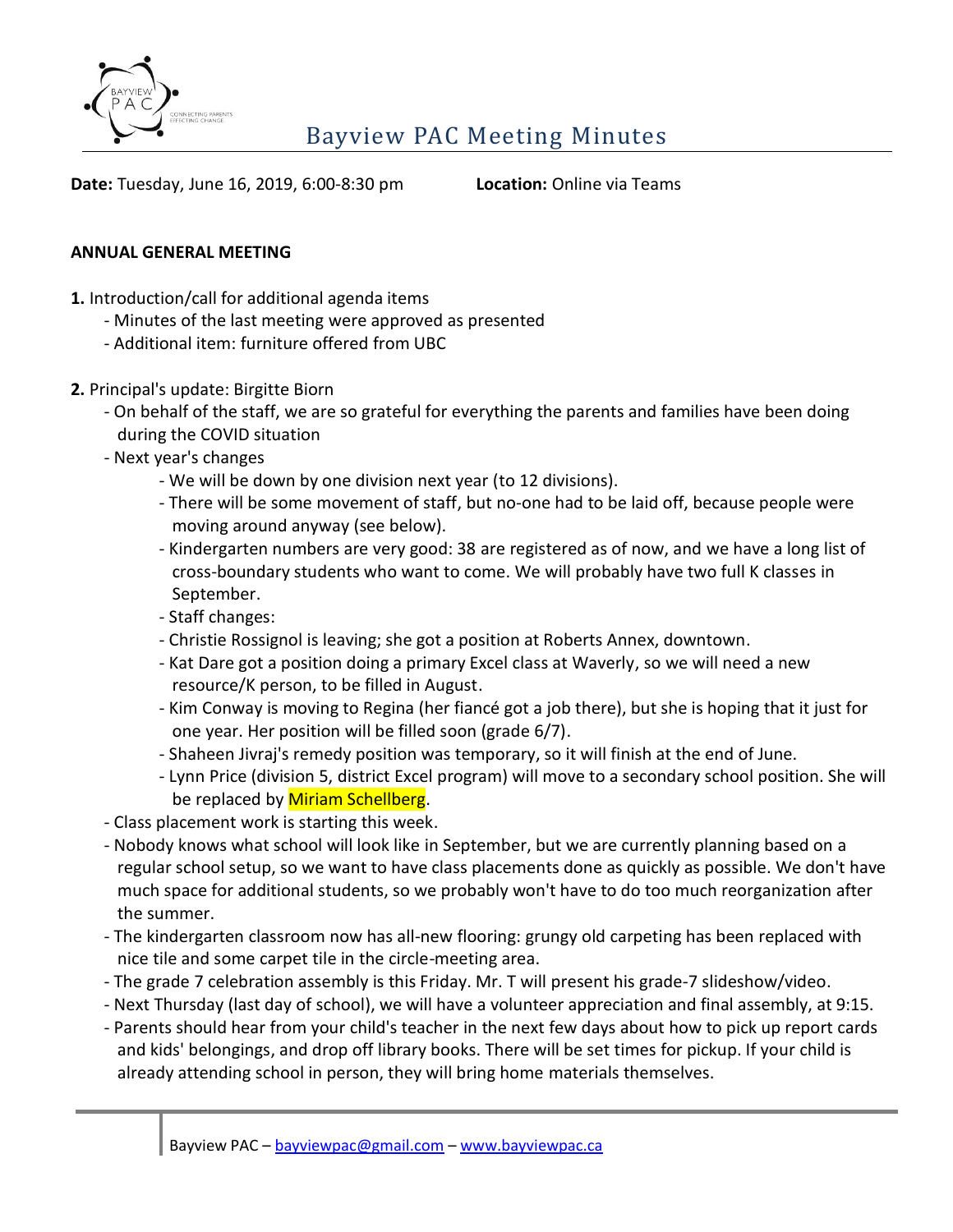

- Demolition of old Bayview: there is nothing new to report since last week's notes. Birgitte will get updates through the summer, and will send them out to us via email.
- **3.** Financial report for 2019-20 and budget for 2020-21: Joss Taylor
	- The PAC fiscal year end is May 31, so operational expenses from June have to be pushed to next year's records; this has to be done so that we can approve the previous year's statements at the AGM each year.
	- Financial statements for this year are attached, showing our regular financial accounts and the gaming account (containing funds received from the BC Gaming Commission, and which can only be spent on non-curricular items/events).
	- The operating account this year looks off because there were various big-ticket costs that didn't happen because they were scheduled for after Spring Break, when schools closed because of COVID.
	- Revenues were about \$5000 ahead of what was budgeted, mainly because we hadn't planned on having a Gala, but then a group whipped up the Cabin Party un-gala, which raised a good amount.
	- There is about \$60,000 in the operating account at year-end. Should we put about \$25,000 of this into a term deposit account, toward new school funds?
		- Anna moves to put the \$25K into a term deposit; Delia Jane Ramsbotham seconds; the motion is carried. This leaves about \$35K in the operating account to start next year.
	- We apply for and receive funds annually from the BC gaming commission; much of what we get is put toward subsidizing field trips. The other main expense last year was the Welcome-Back Carnival.
		- About \$2200 is left from 2018-19 to roll over to next year (we have three years to spend each grant)
	- Budget for next year
		- Assumed similar expenses and revenues as for this year, EXCEPT that we are not planning for a Welcome-Back Carnival, which is likely not to be held (plans have to be made around this time, and we don't know what the rules around gatherings will be in September).
		- One change after the draft budget was sent out: Ms Whitelaw didn't spend any of her budget last year, but she had planned to make some purchases at the end of June. So we could simply increase her budget for next year by this amount: \$1000 toward waterproof book bags for kids to be able to transport books from the library to their classes without getting them wet in the outdoor corridors. She also wants to increase the nonfiction holdings of the library, as many of the ones we have are out of date. The draft budget is thus increased by \$1000 for library spending.
		- Birgitte confirms that 250 should be a good estimate for next year's number of students; the draft budget is based on 260 students.
		- *Approval of the budget for 2020-21:* moved, seconded, and passed as presented.

## **4.** New-school fundraising

- The fundraising committee consists of Kelly and three others, very keen to start campaigning for funds, but given the pandemic, plans are on hold for now. They will meet tomorrow (June 17) to make plans for how to start back up in September with a website, etc.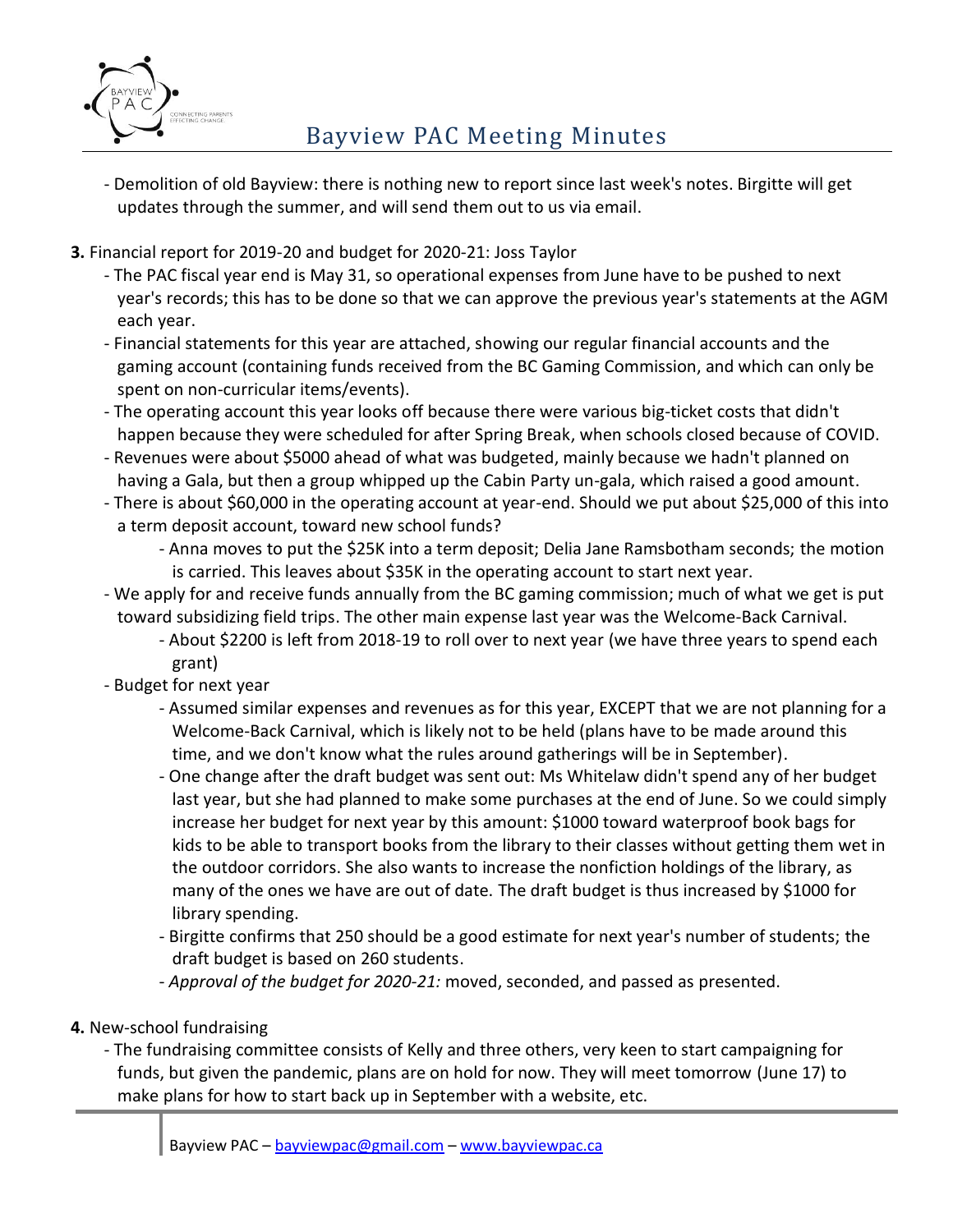

- There are grant opportunities for alternatives to a gravel field surface, and for other playground surfacing options, especially poured rubber from recycled tires
- We could use a person with experience writing grants who could help with writing applications contact Kelly if you would be interested.
	- Sara Shneiderman couldn't take the lead, but would be happy to help
	- Send out a notice to parents requesting help with grant writing
	- Birgitte suggests reaching out to Tyler at JKC, as they will also use the field/playground, and could help with fundraising for it. As a childcare organization instead of school, they can access different pools of funds
	- It's hard to tease out what counts as city and what as VSB, when it comes to the field, as it is used by the community. For grant applications, fields at schools are considered as being community property, so applications for improvements consider them community enhancements.
	- Grant possibilities:
		- Connection at the Children's Charity network might be fruitful
		- The Hamber Foundation- grants deadline September 15. We have a call in to David Yau. Has given money to schools in the past. May not just be playground – we are pitching the diversely-abled kids angle (autism, high-needs emotionally, turning into wheelchair accessible school)
		- Tire Stewardship BC very popular but a good connection was made with the grant person. Grant applications for 2021 are done in January, so we will have them in on January 2nd. We have a copy of a 2020 application to guide us.
		- KalTire grants are closed for 2020. Applications open in January 2021. We will download the form then, but will be ready to go ahead of time.
		- Aviva.ca insurance company that gives lots of grants.
		- Jumpstart.canadiantire.ca –grants from them must have to do with accessibility so, wide doorways, wide pathways on the playgrounds, accessible playground equipment.
		- Richardson Foundation we have a call in. They have given large grants to many places and schools in the Prairies, Ontario and Quebec. So far none in BC, but maybe we can be the first.
		- Canada Post Community Foundation grants maximum \$25,000. Applications for this year are closed; they will open again in March 2021.
		- Native Shoes program to recycle plastic shoes into playground surfaces. Native Shoes owners (Lindsay Houseman and her husband) have two girls at Bayview and have talked to Birgitte before about possibly doing a playground surface. Birgitte will follow up with Lindsay, as will members of the fundraising committee.
	- Question from Claudia Paez: are we planning to build a food garden? The federal government has just released a grant for food gardens in schools, and also for improving school kitchens. She can send the information to the PAC email address. Kelly has also come across some grants for this. Birgitte answers: the landscape plan includes planter boxes along the north side of the field.
	- Sara Shneiderman asks: Is there a contingency plan for fundraising if none of our events can happen?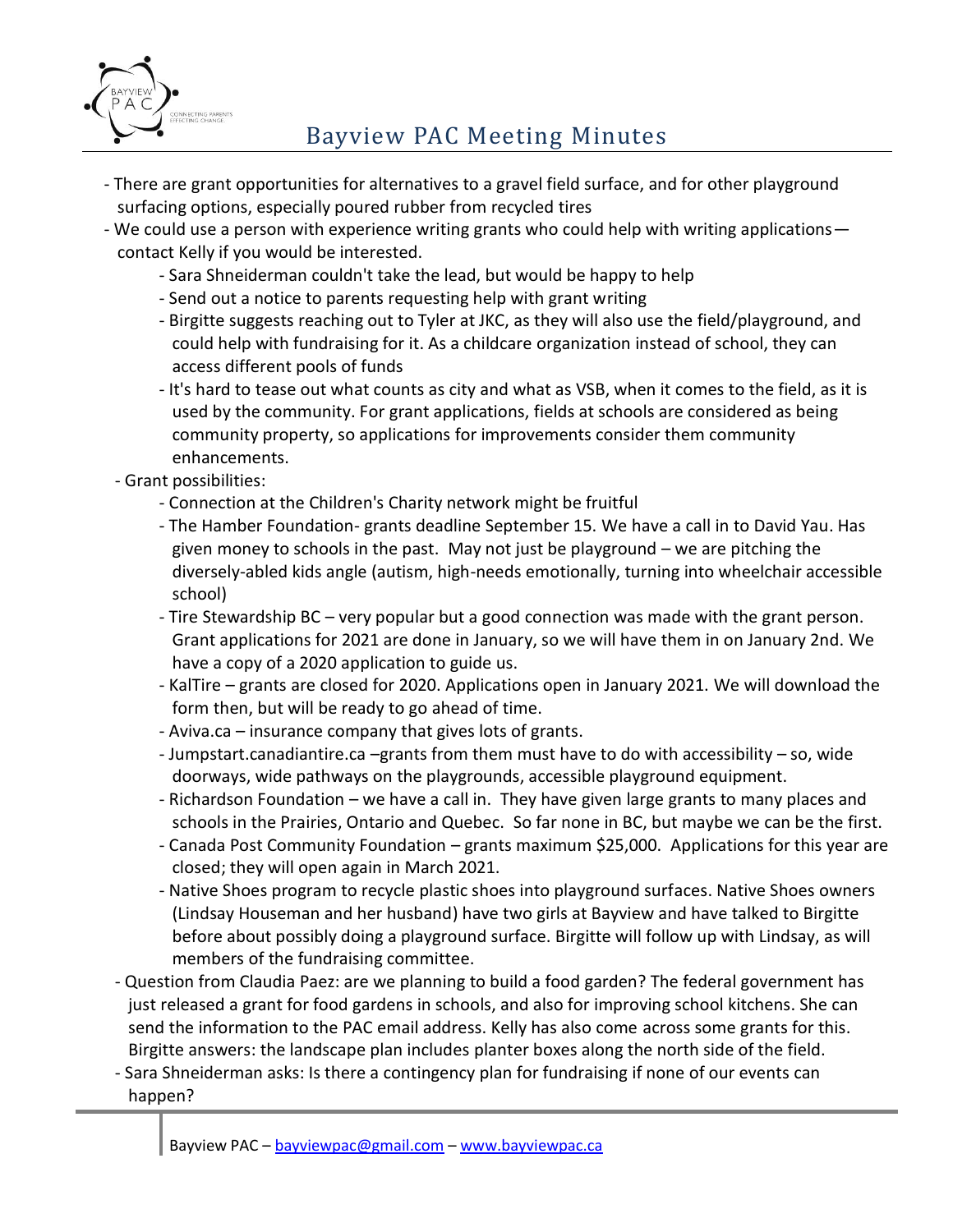

- Our bank balance is pretty big now because we were planning for our regular fundraisers not to happen over these two years, so we should be ok for operational expenses.
- Kelly notes that the direct mail campaign will go to all residents in the general community, given the community use of things like the field and playgrounds.
- We will go once more to parents to ask for funds.
- Fundraising committee members have contacts with some very-high-net-worth individuals who will be approached for large donations.
- **5.** Review and approve events calendar for next year (attached below)
	- Dates were approved with two modifications; the corrected version is attached.
- **6.** Elect executive members and event coordinators for the 2020-21 school year

Confirmed executive members *Chair*: Joss Taylor *Vice-Chair:* Jocelyn Chang *Co-Treasurers:* Emilia Doro, Joss Taylor *Secretary:* Anna Friedlander *Member at Large:* Sandra Mithani *Direct-Drive Fundraising for new school:* Kelly Ryan *Communications:* Emilia Doro *Website maintenance:* NEEDED

Confirmed committee and event coordinators [contingent on being able to hold events]

*Halloween Howl:* TBD (maybe Susan and others from last year) *Holiday Market:* Emilia Doro, Co-Lead needed *December Pancake Breakfast:* Allison Briggs, Kelly Ryan, Kenny McNaughton *Staff Appreciation Luncheon:* Jocelyn Chang *Un-Gala:* Andrea VandenEnden, Delia Jane Ramsbotham, et alia *Spring Plant Sale (May):* Itzia Paz, Brie Lunn *Book Sale (if held):* Jocelyn Chang *Sports Day snack:* Kylie Taylor *Yearbook:* Jocelyn Chang and Allen Lin *Lost and Found:* Anke Meider *Seismic Committee chair:* Cora Korthals

*Bag Lunches (for kids who don't bring lunch):* Stephanie Ali and Claudia Paez

- kids who use this are a bit of a combination of kids who regularly lack lunch and random instances of kids who happened to forget their lunch that day. This used to be addressed with vouchers for the daily hot lunch, but this year we only had hot lunch once/twice a week, so there were more bag lunches needed this year.
- Claudia Paez is interested in helping out and also seeing if there's a way of helping to address food insecurity, which is her field of work. Now it might be only about five kids,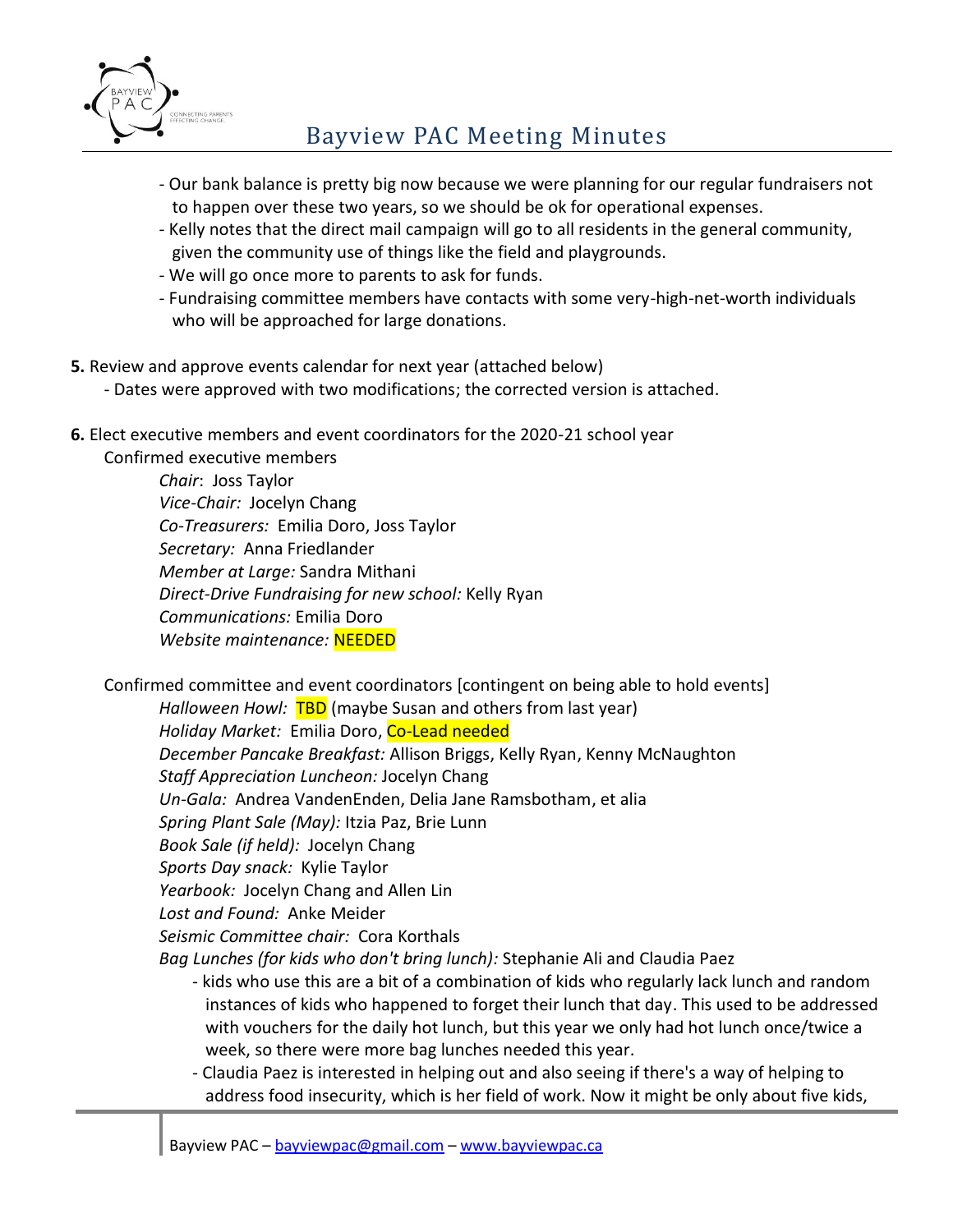

but this might increase with COVID. She would like to meet with whoever can show her the ropes.

*Hot Lunch program:* NEEDED

- Sandra Mithani is going to follow up with various hot lunch providers who we might move to, and will also talk to our current provider, Eric at C'est Mon Cafe.
- Satisfaction with hot lunches has been a bit of a roller coaster. Most hot lunch providers rely on lots of parent volunteers to distribute the food, but we have not been able to get enough volunteers for this.

*Social/Community Building:* Peter Graham-Gaudreau, Jennifer Angeli *End-of-Year Potluck:* Anna Friedlander

- **10.** New business
	- Chairs from UBC surplus, offered via Gernot Koefer, who wanted to make sure Bayview got dibs if we wanted any. Birgitte forwarded to Anthony Kwan at VSB, who is in touch with UBC. Birgitte will forward to Cora an email from him about various items. It's best to go through him, to make sure everything is coordinated. There's also the matter of storage, as VSB can't store items for us.
	- In order to have the 300 bricks from the old Bayview building, we need to come up with a place to store them off school grounds. The bricks will probably be ready to go in about a month. They will be clean.